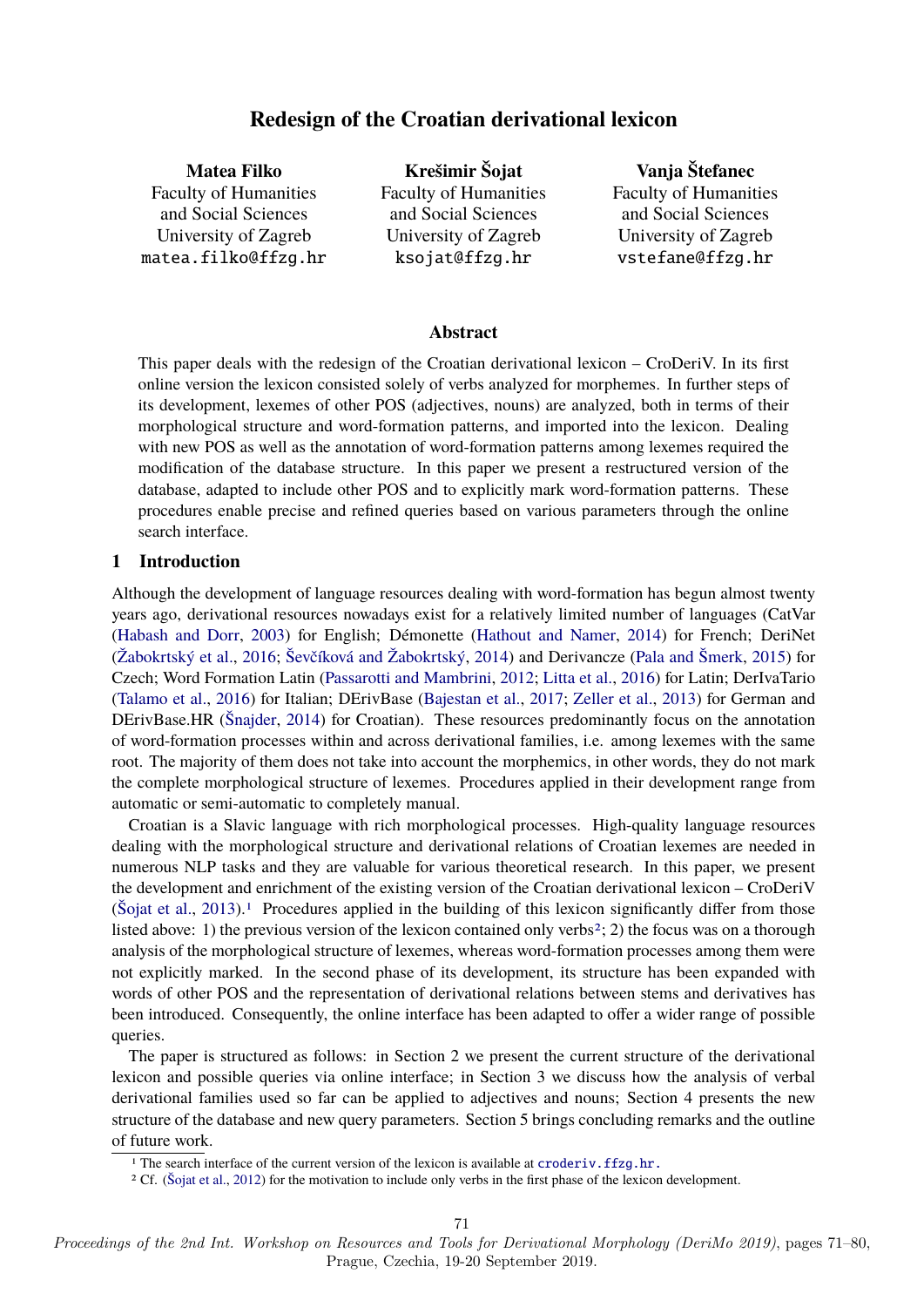#### **2 Croatian derivational lexicon v. 1.0**

In its first version, the derivational lexicon consisted of ca 14.500 verbs collected from two large Croatian corpora (Croatian National Corpus [\(Tadić,](#page-8-7) [2009\)](#page-8-7), and Croatian web corpus hrWaC [\(Ljubešić](#page-8-8) [and Klubička,](#page-8-8) [2014\)](#page-8-8)) and free online dictionaries. All verbal lemmas, i.e. their infinitive forms, were segmented into morphemes and verbs sharing the same root were grouped into derivational families. As in other Slavic languages, aspect is an inherent category of Croatian verbs [\(Marković,](#page-8-9) [2012,](#page-8-9) 183). Each verb was therefore additionally marked as perfective, imperfective or bi-aspectual.[3](#page-1-0)

The morphological segmentation was divided into two steps: 1) automatic segmentation via rules based on lists of various derivational affixes; 2) manual checking of the results which was necessary due to extensive homography and allomorphy of affixes and roots. Thus, all the homographic forms were manually disambiguated and all the allomorphs were linked to single representative morphemes. This line of processing resulted in a two-layer annotation consisting of a surface and a deep layer.

At the surface, all allomorphs were identified and marked for their type. Possible types of morphemes recognized in Croatian lexemes are prefixes, roots, derivational suffixes, inflectional suffixes and interfixes for compounds. The surface form of the verb *ispuniti* 'to fulfill, to fill out' can be represented as follows:

*is-pun-i-ti*

 $is = \text{prefix}; \, \text{pun} = \text{root}; \, i = \text{derivational}$  (thematic) suffix;  $ti = \text{inflectional}$  (infinitive) suffix, whereas the verb *odobrovoljiti* 'to cheer up' was segmented as follows:

*o-dobr-o-volj-i-ti*

 $o = \text{prefix}; \, dobr = \text{root2}; \, o = \text{interfix}; \, volj = \text{root1}; \, i = \text{derivational suffix}; \, ti = \text{inflectional} \, \text{(infinitive)}$ suffix.

At the deep layer, the prefixal allomorph *is* was connected to its representative morph *iz*. The representative morph is the one from which other allomorphs can be established with the least number of morpho-phonological rules. This kind of analysis enables queries over roots and all derivatives within derivational families, but also over specific affixes or even their combinations (prefixal, suffixal and both) used in various derivational families.[4](#page-1-1) The CroDeriV database is available online and it has already been widely used for research and teaching purposes. As indicated, this version of the derivational lexicon is limited in two ways: 1) it is restricted to only one POS; 2) derivational relations between lexemes are not represented. In the following sections, we discuss how the database originally structured for the full analysis of Croatian verbal morphology was modified and expanded.

# **3 Croatian derivational lexicon v. 2.0**

The expansion of the derivational lexicon followed the principles set in previous phases. First, nominal and adjectival lemmas were collected from corpora and online dictionaries of Croatian. In order to obtain a representative sample for further analysis and processing, we chose approx. 6.000 nouns and 1.000 adjectives according to their frequency indicated by the Croatian frequency dictionary [\(Moguš](#page-8-10) [et al.,](#page-8-10) [1999\)](#page-8-10) and frequency lists generated by corpus management system NoSketchEngine for both representative corpora (Croatian National Corpus and Croatian web corpus hrWaC).[5](#page-1-2) Both motivated and unmotivated lexemes were included in our analysis. They were added to the lexicon, in order to capture the word-formational path from the base, unmotivated lexeme, to the final, motivated lexeme. However, named entities were excluded from the lists, since they are not formed via productive word-formation patterns in Croatian [\(Babić,](#page-8-11) [2002,](#page-8-11) 16).

<span id="page-1-0"></span><sup>3</sup> Verbal aspectual pairs are considered separate lemmas in Croatian. Therefore, the so-called thematic suffixes, as *-i-* in *is-pun-i-ti* (see the example in this section), are classified as derivational suffixes [\(Marković,](#page-8-9) [2012,](#page-8-9) 188). Apart from derivation of aspectual pairs, these suffixes are also used to form verbs from other parts of speech, e.g. adjectives or nouns (*pun* 'full' – *pun-i-ti* 'to fill, imperfective' – *is-pun-i-ti* 'to fulfill, perfective'; *rad* 'work' – *rad-i-ti* 'to work, imperfective' – *za-rad-i-ti* 'to earn, perfective'), which is another proof of their derivational status.

<span id="page-1-2"></span><span id="page-1-1"></span><sup>4</sup> The extensive statistics on roots, affixes and their combinations in Croatian is presented in [\(Šojat et al.,](#page-9-4) [2013\)](#page-9-4).

<sup>5</sup> The procedure of collection and analysis of adjectives is thoroughly described in [\(Filko and Šojat,](#page-8-12) [2017\)](#page-8-12). The number of approx. 6.000 nouns was obtained by merging the lists of 5.000 most frequent nouns from the above-mentioned sources.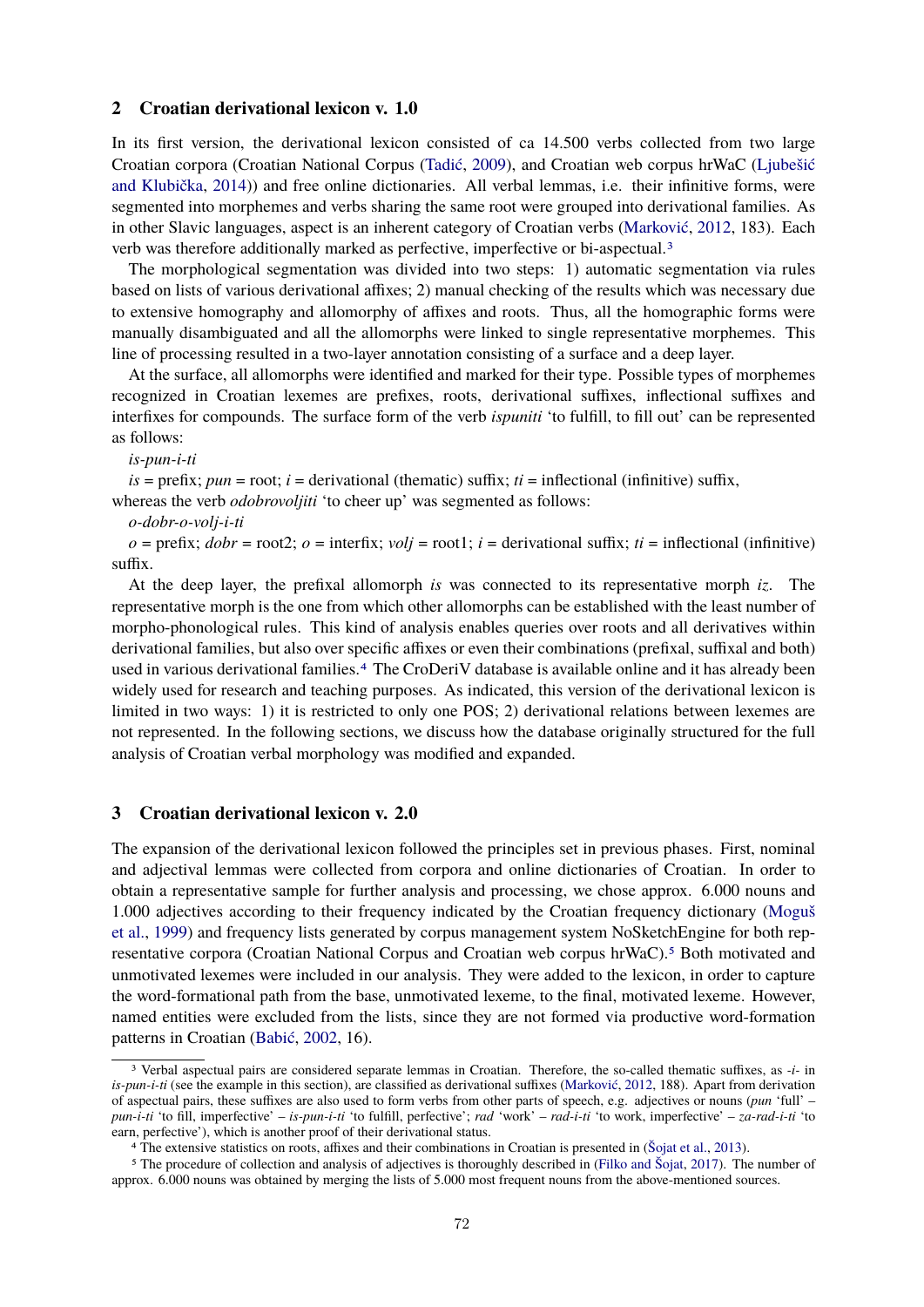The next steps consisted of 1) the manual segmentation of lexemes into morphemes, and 2) the analysis of their morphological structure. Our main objective was to establish general rules pertaining to their morphological structure and relevant word-formation processes, both POS-maintaining and POS-changing. The aim of the whole procedure is to enable a rule-based procedure for automatic morphological segmentation to be applied to the rest of the compiled data.[6](#page-2-0)

As opposed to verbs, predominantly formed via prefixation or highly-regular suffixation from other verbs [\(Šojat et al.,](#page-9-5) [2012\)](#page-9-5), nouns and adjectives are mostly formed by means of suffixation. [Babić](#page-8-11) [\(2002\)](#page-8-11) lists 526 nominal and 160 adjectival suffixes out of the total of 771 suffixes used in Croatian. Although these data are useful in many aspects, the productivity of certain affixes is not provided. Productivity here refers to the number of co-occurrences of an affix and various stems as recorded in data, i.e. the number of different lexemes formed via particular derivational affix. Preliminary research clearly shows that a relatively small subset of suffixes compared to the numbers listed above is used for nominal and adjectival derivation (in our sample, at least). The results will be used for the creation of rules for morphological segmentation in the analysis of the remaining data.

Generally, the morphological segmentation is based on the two-layered approach previously applied to verbs: at the surface layer all possible morphs are identified and marked for their type; at the deep layer allomorphs are connected to the single representative morph, e.g. the noun *učiteljica* 'female teacher' was segmented as follows:

*uč-i-telj-ic-a*

 $u\check{c}$  = root; *i*, *telj*, *ic* = derivational suffixes; *a* = inflectional suffix,

whereas the adjective *izlječiv* 'curable' was segmented and processed as follows:

*iz-lječ-iv-Ø*

 $iz = \text{prefix};$   $lie\check{c} = \text{root};$   $iv = \text{derivational suffix};$   $\emptyset = \text{inflectional suffix},$  and the allomorph  $lie\check{c}$  is at the deep layer connected to the representative root morph *lijek*.

The morphological structure of lexemes regardless of their part of speech consists of the following types of morphemes: prefixes, roots, interfixes, and derivational and inflectional suffixes. Each morpheme type can occur more than once in the morphological structure.

In the next step, derivational relations among selected lexemes were annotated. After the lexemes were morphologically segmented and all the allomorphs were linked to representative morphemes, the stem, and the word-formation pattern was determined for each lexeme in the database. Lexemes are POStagged and motivated lexemes are derivationally linked to their base lexeme. The derivational connection is established only if there are simultaneous phonological and semantic relations between the base and the derived lexeme [\(Babić,](#page-8-11) [2002,](#page-8-11) 25). In other words, no derivational connection exists 1) between suppletive allomorphs, 2) between two lexemes with diachronically remotely connected meanings. However, if the derivational connection is synchronically transparent, the derivational link is established, inspite of the significant shift in meaning from the base word to the derived lexeme (e.g. *čeznuti* 'to long for' *iščeznuti* 'to vanish'). In that case, the affix sense is marked as idiosyncratic.

The new version of the database thus provides the information on the following word-formational properties:

- word-formation pattern: *učiteljica* < *učitelj* + *ica* [suffixation]; *izlječiv* < *izliječiti* + *iv* [suffixation]
- allomorph of the stem stem: *učitelj učitelj*; *izlječ izliječ*
- allomorph of the affix affix:  $ica ica$ ;  $iv iv$
- affix sense: agent, feminine; possibility
- <span id="page-2-0"></span>• POS of the stem: N; V.[7](#page-2-1)

<sup>6</sup> A more straightforward rule-based procedure based on a simple set of rules for the detection and segmentation of single nominal suffixes was applied in [\(Šojat et al.,](#page-9-6) [2014\)](#page-9-6). However, the main goal of this procedure was to detect words of the same derivational family, not to analyze their morphological structure.

<span id="page-2-1"></span><sup>7</sup> This representation is in line with [Babić](#page-8-11) [\(2002,](#page-8-11) 16), probably the most extensive and thorough book on word-formation for a Slavic language, where it is stated that derivational representation should at least show 1) word-formational units (affixes); 2) word-formational stems; 3) types of word-formation processes; 4) meanings of derived words.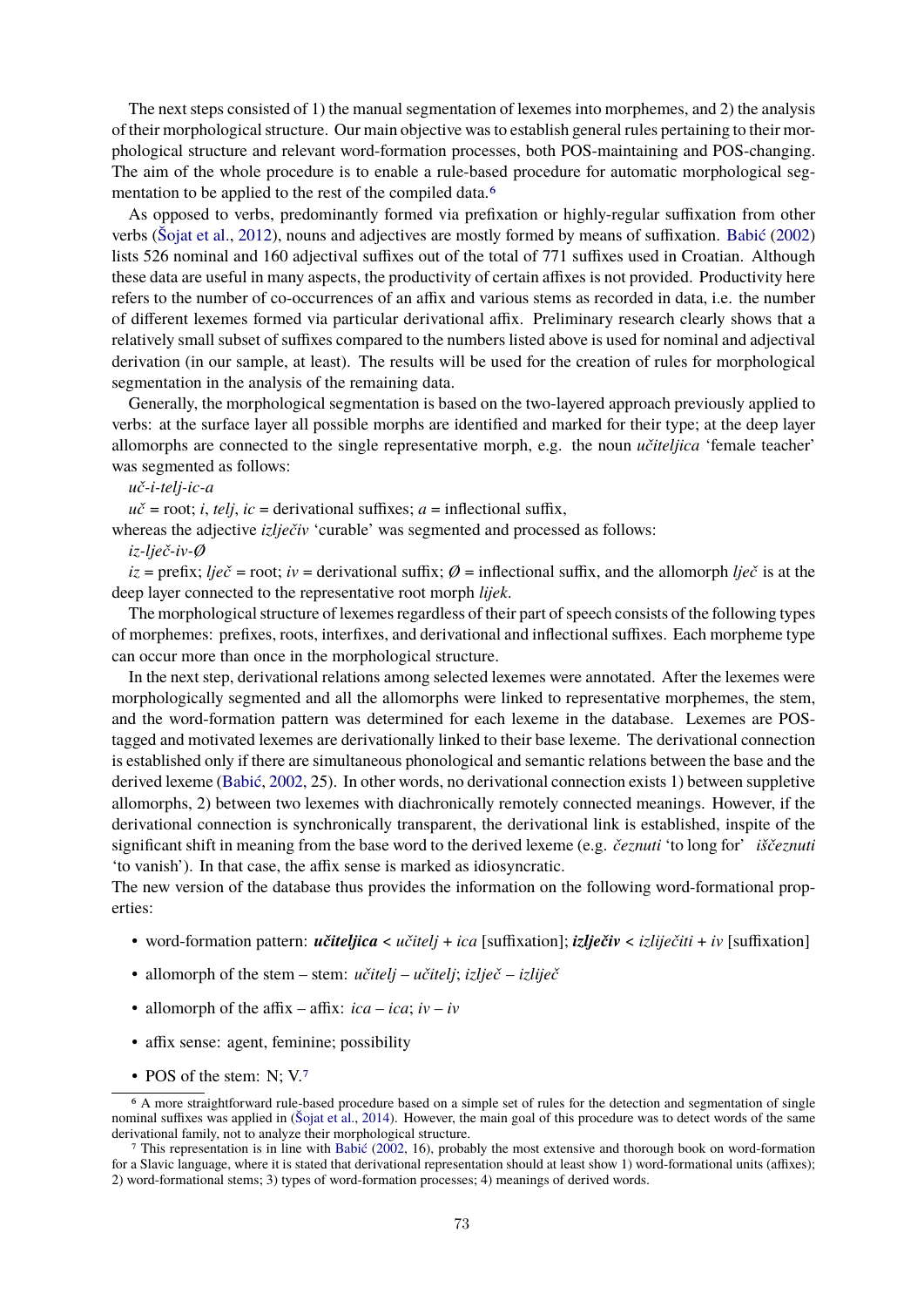The word-formation patterns and affixal senses as presented in our lexicon are explained in more detail in the following subsections.

### **3.1 Word-formation patterns**

We take into account word-formation processes in Croatian that are recorded and described in relevant reference literature:

### 1. **suffixation:**

- *pjev(ati)* 'to sing' + *-ač* > *pjevač* 'singer'
- *glas* 'voice' + *-ati* [8](#page-3-0) > *glasati* 'to vote'
- *učitelj* 'teacher' + *-ev* > *učiteljev* 'teacher's'

# 2. **prefixation:**

- *za-* + *pjev(ati)* 'to sing' > *zapjevati* 'to start singing'
- *do-* + *predsjednik* 'president' > *dopredsjednik* 'vicepresident'
- *pred-* + *školski* 'school, ADJ' > *predškolski* 'preschool'

# 3. **simultaneous suffixation and prefixation:**

- *o-* + *svoj* 'one's own' + *-iti* > *osvojiti* 'to conquer, to win'
- *bez-* + *sadržaj* 'content' + *-an*> *besadržajan* 'pointless, content-free'

# 4. **compounding:**

- *vjer(a)* 'trust' + *-o-* + *dostojan* 'worthy' > *vjerodostojan* 'trustworthy'
- *zlo* 'evil' + *upotrijebiti* 'to use' > *zloupotrijebiti* 'to misuse, to abuse'
- *polu* 'half' + *mjesečni* 'monthly'> *polumjesečni* 'semimonthly'

### 5. **simultaneous compounding and suffixation:**

- *vod(a)* + *-o-* + *staj(ati)* 'to stand' > *vodostaj* 'water level'
- *vanjsk(a)* 'external' + *-o-* + *trgovin(a)* 'trade' + *-ski* > *vanjskotrgovinski* 'external trade, ADJ'

### 6. **simultaneous prefixation and compounding:**

• *o-* + *zlo* 'evil' + *glasiti* 'to say' > *ozloglasiti* 'to discredit, to bring into disrepute'

### 7. **back-formation:**

• *izlaz(iti)* 'to exit' > *izlaz* 'exit'

# 8. **conversion or zero-derivation:**

• *mlada* 'young, feminine, ADJ' > *mlada* 'bride, N'

### 9. **ablaut:**

•  $plesti = plet + (\emptyset) + (ti)$  'to twine' >  $plot$  'fence'.

The word-formation pattern at the same time indicates the type of the word-formation process. In determining the word-formation pattern, we take into account only the last step in the formation of the particular lexeme. For example, the verb *ispunjavati* 'to fulfill, imperfective' is derivationally related to the verb *puniti* 'to fill, imperfective' via indirect derivational connection. However, it is directly formed from the verb *ispuniti* 'to fulfill, perfective'. Therefore, we mark only this last derivational step in the word-formation pattern:

<span id="page-3-0"></span><sup>8</sup> In traditional approaches, thematic suffix and infinitive ending are considered as one word-formational element consisting of two morphemes.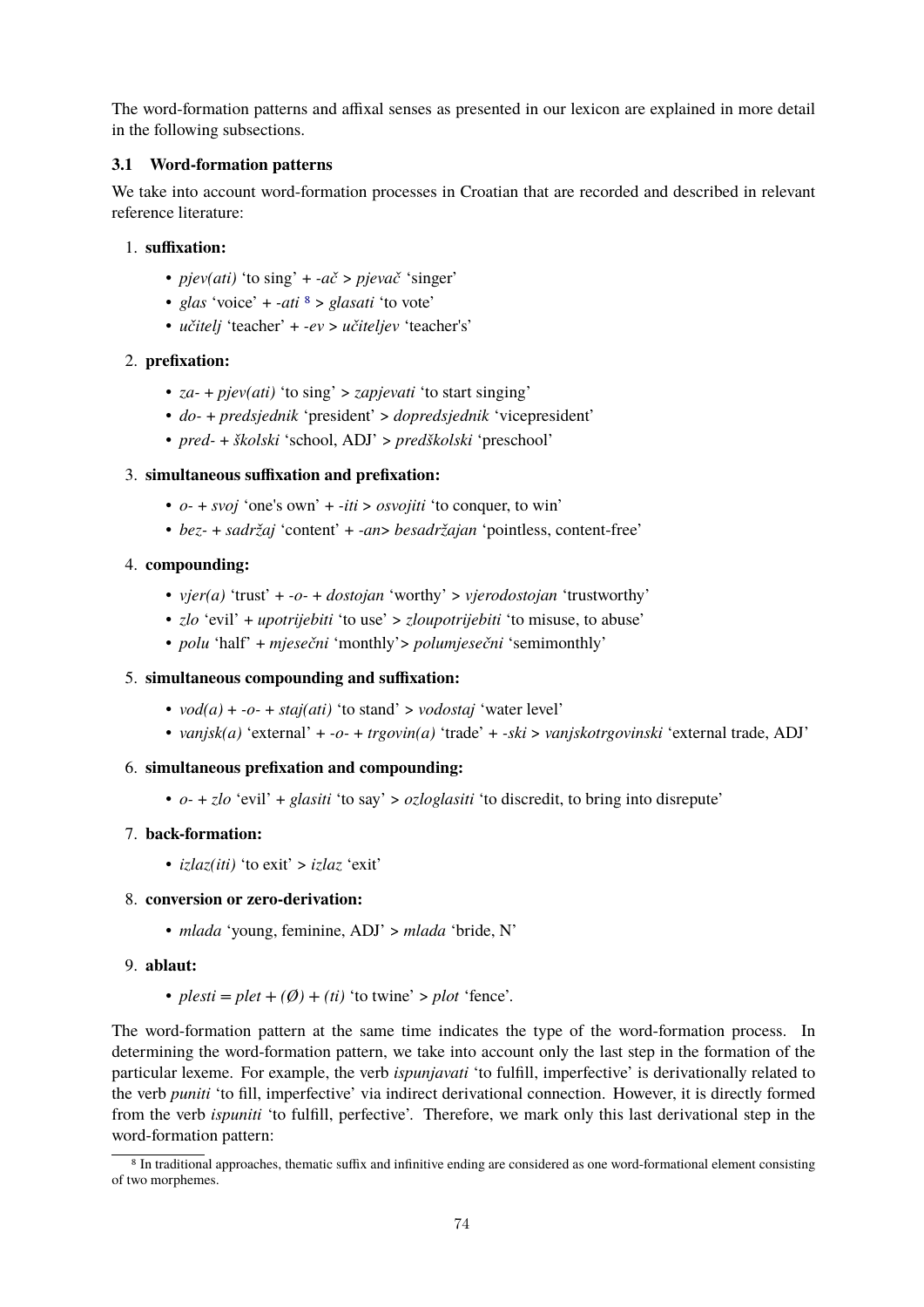*ispun(iti)* 'to fulfill, perfective' + *-javati* > *ispunjavati* 'to fulfill, imperfective' [suffixation]. The remote derivational link is available via word-formation pattern of the verb *ispuniti* 'to fulfill, perfective':

*is-* + *puniti* 'to fill, imperfective' > *ispuniti* 'to fullfil, perfective' [prefixation].

In some cases, it is hard to determine the word-formation pattern due to several plausible possibilities, especially when dealing with suffixation. In these cases, we follow the criteria established in [Babić](#page-8-11) [\(2002,](#page-8-11) 38–41):

- if one of the competing solutions increases the overall number of derivational units in Croatian, the other solution should be selected as the more appropriate one;
- if one of the competitive solutions can be applied to the wide range of motivated lexemes, and others cannot, the first solution should be selected as the more appropriate one.

#### **3.2 Affixal senses**

Affixes are in our database structured as polysemous units, which is in line with recent approaches to affixal meanings [\(Babić](#page-8-11) [\(2002,](#page-8-11) 38), [Lehrer](#page-8-13) [\(2003\)](#page-8-13), [Lieber](#page-8-14) [\(2004,](#page-8-14) 11), [Lieber](#page-8-15) [\(2009,](#page-8-15) 41), [Aronoff and](#page-8-16) [Fudeman](#page-8-16) [\(2011,](#page-8-16) 140–141)). In relation to other constituents of the word-formation pattern, one of the affixal meanings is realized in the final motivated lexeme. For example, verbal prefix *nad*- can have two meanings. It can express:

- 1. **location** (subtype: *over*), e.g. *letjeti* 'to fly' > *nadletjeti* 'to fly over'
- 2. **quantity** (subtype: *exceeding*), e.g. *rasti* 'to grow' > *nadrasti* 'to outgrow'.

The detailed typology of possible meanings of verbal prefixes in Croatian is explained in [Šojat et al.](#page-9-5) [\(2012\)](#page-9-5), whereas possible meanings of the most productive adjectival suffixes are discussed in [Filko and](#page-8-12) [Šojat](#page-8-12) [\(2017\)](#page-8-12). The inventory of possible affixal meanings for Croatian nouns is designed according to descriptions in Croatian grammar and reference books. Affixes and their meanings are treated differently in Croatian literature. Whereas some grammar books (e.g .[\(Babić,](#page-8-11) [2002\)](#page-8-11)) list affixes alphabetically and note their possible meanings, the others (e.g. [Silić and Pranjković](#page-8-17) [\(2005\)](#page-8-17) and [Barić et al.](#page-8-18) [\(1995\)](#page-8-18)) list possible meanings of motivated words (e.g. diminutives, locations, instruments, male agents, female agents, animals, etc.) and indicate which affixes can be used for the creation of these meanings. This, in other words, means that suffixes are grouped according to at least one of their meanings. We combined the information from these sources and modified the final polysemous structure of affixes if needed according to the lexemes in our database. The above-mentioned nominal suffix *-ica* can express at least the following meanings<sup>[9](#page-4-0)</sup>:

- 1. **agent, female**, e.g. *učitelj* 'teacher, male' > *učiteljica* 'teacher, female'
- 2. **person, both sexes**, e.g. *izbjegao* 'exiled' > *izbjeglica* 'refugee'
- 3. **animal, female**, e.g. *golub* 'pigeon, male' > *golubica* 'pigeon, female'
- 4. **diminutive**, e.g. *pjesma* 'song' > *pjesmica* 'ditty, rhyme'
- 5. **thing**, e.g. *sanjar* 'dreamer, male' > *sanjarica* 'dream book'
- 6. **drink**, e.g. *med* 'honey' > *medica* 'honey liqueur'
- 7. **plant**, e.g. *otrovan* 'poisonous' > *otrovnica* 'poisonous plant, mushroom (and venomous snake)'
- 8. **location**, e.g. *okolo* 'around' > *okolica* 'surrounding'
- 9. **temporal mark**, e.g. *godišnji* 'yearly' > *godišnjica* 'anniversary'

<span id="page-4-0"></span><sup>9</sup> These are the meanings annotated so far in our material. For a more extensive account, including idiosyncratic meanings, cf. [Babić](#page-8-11) [\(2002,](#page-8-11) 183–189)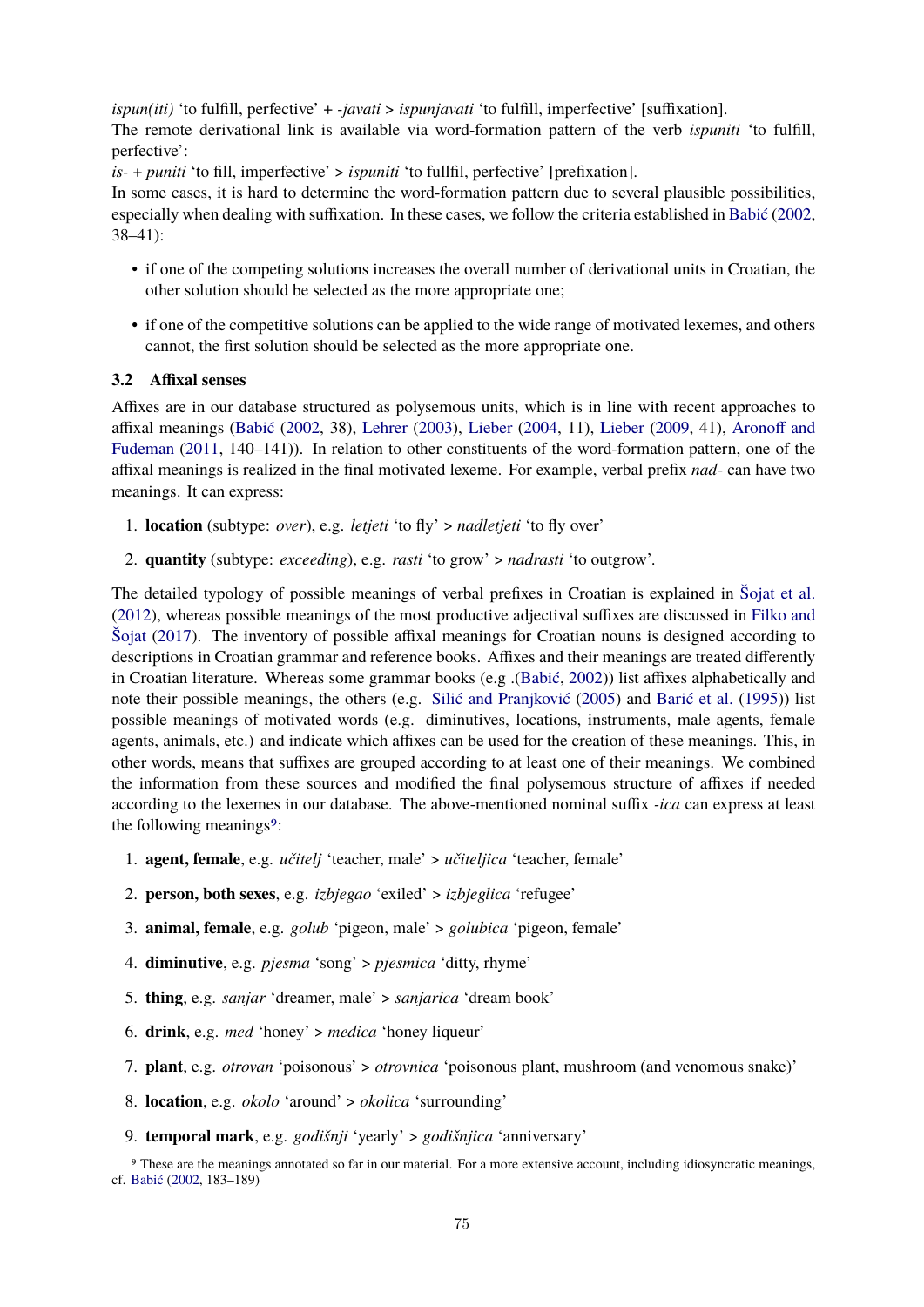- 10. **disease**, e.g. *vruć* 'hot' > *vrućica* 'fever'
- 11. **literary type**, e.g. *slovo* 'letter' > *poslovica* 'saying'
- 12. **linguistic term type of word/sentence**, e.g. izveden 'derived, ADJ' > izvedenica 'derived lexeme'
- 13. **number of men involved**, e.g. *dvoje* 'two, of different gender' > *dvojica* 'two, of male gender'
- 14. **anatomical part**, e.g. *jagoda* 'strawberry' > *jagodica* 'cheekbone, fingertip'

In the following section, we present the redesign of the database based on the analysis of the initial set of nouns and adjectives in terms of their morphological structure and word-formation properties.

#### **4 Redesign of the database**

In its first publicly available version, the CroDeriV database was structured according to the generalized morphological structure of Croatian verbs, consisting of four slots for prefixes (P), two slots for stems (L), one slot for an interfix between two stems (I), three slots for derivational suffixes (S) and one slot for the inflectional suffix (END). This structure is sufficient to accommodate all Croatian verbs[10](#page-5-0):

```
(P4) (P3) (P2) (P1) (L2) (I) L1 (S3) S2 S1 END.
```
Online queries are possible across several categories: P2, P1, L1, S2, S1, lemma, and their combinations. Additionally, information about the root is shown by the mouse hover over the stem, and the information about the aspect and reflexivity of verbs is shown by clicking on the Details button. Apart from listing all verbs with the same root, i.e. from the same derivational families, other derivational data among lexemes are not presented. In order to include lexemes of other POS and to show derivational relations among them, the database and online search interface had to be modified. We discuss these modifications in the following subsections.

#### **4.1 Expanding to other POS**

The generalized morphological structure of Croatian lexemes differs according to their part of speech. The generalized structure is a theoretical construct that serves to represent the maximum number of slots for morphemes and their combinations across various POS (as presented above for verbs). Generally, the maximum number of prefixes recorded in Croatian lexemes is four, the maximum number of roots is six, and the maximum number of suffixes is seven [\(Marković,](#page-8-19) [2013\)](#page-8-19).<sup>[11](#page-5-1)</sup> The first version of the database was structured according to the generalized structure provided for verbs. However, this structure cannot be applied to nouns and adjectives due to the complexity of their suffixal parts. In this stage of work, we have to address issues as: 1) how to present the morphological structure of lexemes in terms of roots, derivational and inflectional morphemes in a consistent manner, regardless of their POS; 2) how to present which lexemes belong to the same derivational families, i.e. have identical lexical morphemes; 3) how to present derivational processes applied between stems and derivatives within families as well as affixes or their combinations thereby used. In order to accommodate the lemmas of different POS, the overall structure of the database was re-organized in a POS-independent manner. Therefore, additional suffixal slots (up to seven) are provided to accommodate the morphologically most complex nouns and adjectives.

Various queries over the database are based on the surface form of the lemma analyzed for morphemes.<sup>[12](#page-5-2)</sup> The type of each segmented morpheme (prefix, root, suffix, interfix) is marked. Additional information pertains to the **part of speech** of the entry and specific grammatical categories. For example, **aspect** and **reflexivity** for verbs, **gender** for nouns and adjectives and **definiteness** for adjectives.

<span id="page-5-1"></span><span id="page-5-0"></span><sup>10</sup> Brackets denote that the segment is optional.

<sup>11</sup> In our material, we recorded up to four prefixes for verbal lemmas, as well as three roots and five suffixes (four derivational + one inflectional) for adjectival lemmas.

<span id="page-5-2"></span><sup>&</sup>lt;sup>12</sup> Although the surface form of the lemma will be presented, only the queries via morphemes and their combinations, not allomorphs, will be enabled.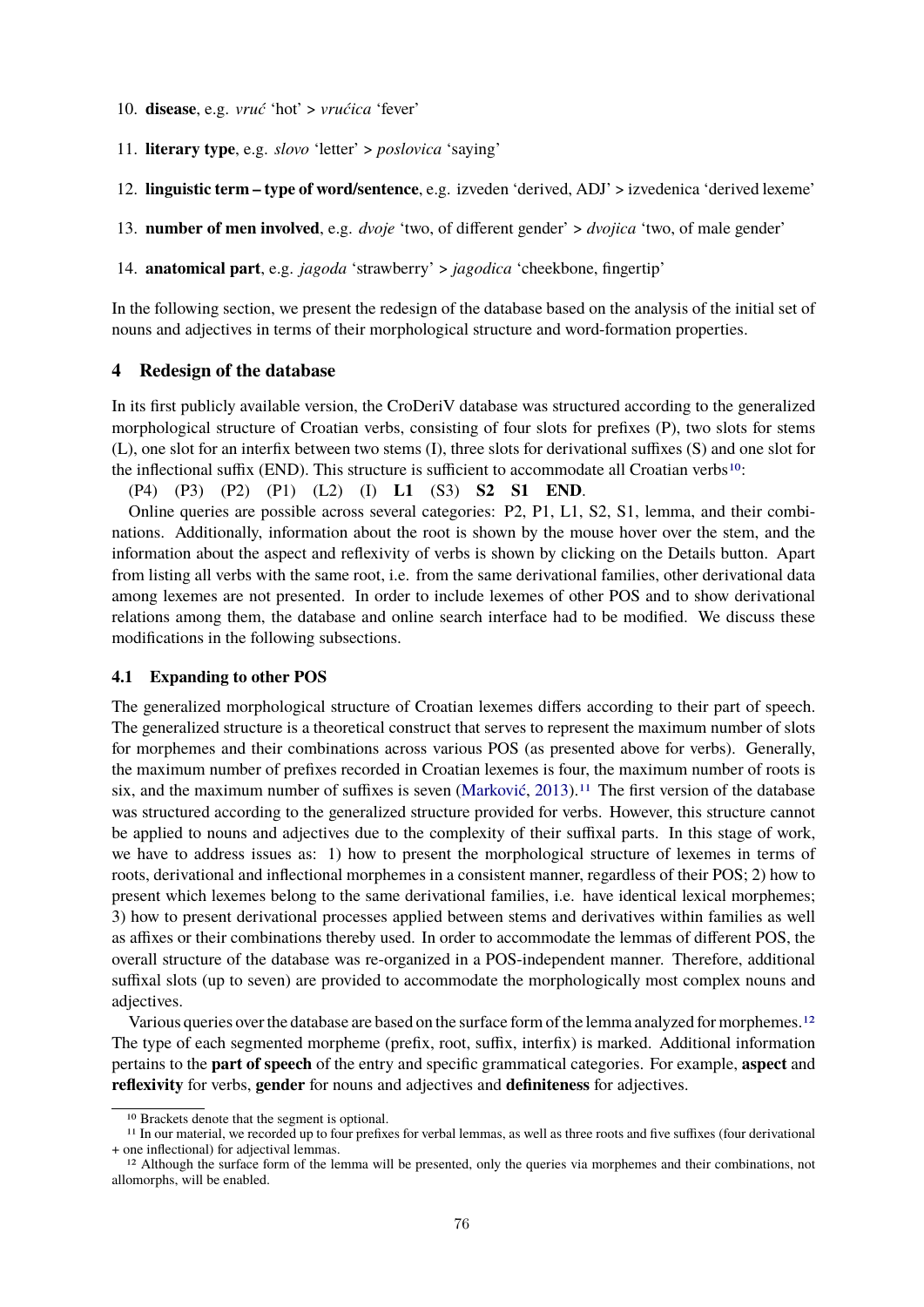#### **4.2 Word-formation relations and word-formation patterns**

Apart from the complete morphological structure of lemmas and their grammatical categories, the new version of the Croatian derivational lexicon will include information on their word-formation properties. As indicated in Section 3, we manually marked 1) word-formation patterns, 2) allomorphs and morphs of stems, 3) allomorphs and morphs of affixes, and 4) POS of the base word for each nominal and adjectival lemma in the initial set. This, in turn, enables us to automatically acquire information about: 1) the type of the word-formation process applied (suffixation, prefixation, simultaneous suffixation and prefixation, compounding, simultaneous compounding and suffixation/prefixation, back-formation, conversion, ablaut), 2) the nature of the word-formation process applied (POS-changing or POS-maintaining), 3) the base word / root used in word-formation process.[13](#page-6-0)

We plan to include this information for each entry in the lexicon. In the new search interface, the information about grammatical categories (1), morphological structure (2-3), and word-formation properties (4-8) (see the example below) will be available by clicking on the lemma. A link to the base word will be available through the word-formation pattern (4 - poslužiti). The list of all derivatives of the same stem will be available through the link on that stem in the entry (5 - posluži). This will enable users to follow complete derivational paths in both directions: from a root to the final derivative (through the link in 4) and from a particular derived word back to the root (through the link in 5). In the future, we plan to provide links to online dictionaries and inflectional lexica for Croatian and to apply a tool for visualization of derivational relations within families.

The complete structures of entries of different POS are as follows:

- 1. **lemma:** poslužitelj 'server'
	- **POS:** N
	- **gender**: masculine
- 2. **morphological structure surface layer:** po-služ-i-telj-Ø (po = prefix, služ = root, i, telj = derivational suffixes, Ø = inflectional suffix)
- 3. **morphological structure deep layer:** po-slug-i-telj-Ø  $(po = prefix, slug = root, i, telj = derivational suffixes, Ø = inflectional suffix)$
- 4. **word-formation pattern:** poslužiti<sup>[14](#page-6-1)</sup> + telj
- 5. **stem (allomorph of the stem)**: posluži<sup>[15](#page-6-2)</sup> (posluži)
- 6. **affix (allomorph of the affix)**: telj (telj)
- 7. **affix sense**: instrument
- 8. **word-formation process** (POS > POS): suffixation (V > N)
- 9. **link to the Croatian Language Portal**[16](#page-6-3).
- 1. **lemma:** potpisati 'to sign'
	- **POS:** V
	- **aspect**: perfective
	- **reflexivity**: non-reflexive

<span id="page-6-0"></span><sup>&</sup>lt;sup>13</sup> If there is the base word, then the lemma is morphologically complex or motivated; if the lemma is formed directly from the root, then it is morphologically simple or unmotivated. However, both motivated and unmotivated words are included in the lexicon, in order to obtain the complete word-formational path of the lexical entries.

<span id="page-6-1"></span><sup>&</sup>lt;sup>14</sup> The base word is underlined and functions as a link to the entry of that word in the lexicon.

<span id="page-6-2"></span><sup>15</sup> The stem is underlined and functions as a link to all lemmas derived directly from this stem, e.g. *poslužilac*.

<span id="page-6-3"></span><sup>16</sup> Online dictionary of Croatian: www.hjp.znanje.hr.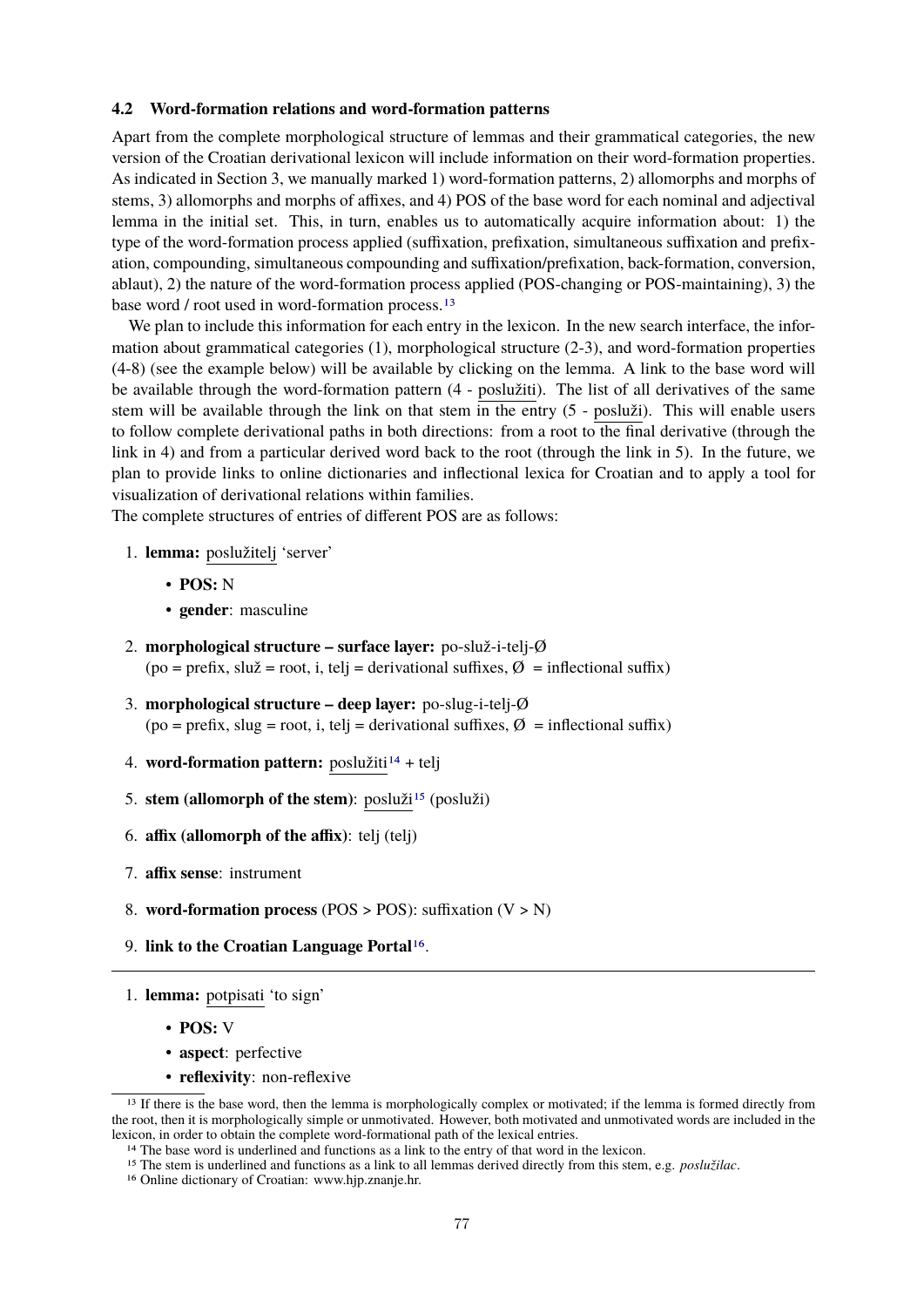- 2. **morphological structure surface layer:** pot-pis-a-ti  $(pot = prefix, \text{pis} = root, a = derivational suffix, \text{ ti} = inflectional suffix)$
- 3. **morphological structure deep layer:** pod-pis-a-ti  $(pod = prefix, pis = root, a = derivational suffix, ti = inflectional suffix)$
- 4. **word-formation pattern:** pod + pisati
- 5. **stem (allomorph of the stem)**: pisati (pisati)
- 6. **affix (allomorph of the affix)**: pod (pot)
- 7. **affix sense**: location: under
- 8. **word-formation process** (POS > POS): prefixation (V > V)
- 9. **link to the Croatian Language Portal**.
- 1. **lemma:** beskrajan 'endless'
	- **POS:** A
	- **gender**: masculine
	- **definiteness**: indefinite
- 2. **morphological structure surface layer:** bes-kraj-an-Ø (bes = prefix, kraj = root, an = derivational suffix,  $\varnothing$  = inflectional suffix)
- 3. **morphological structure deep layer:** bez-kraj-an-Ø (bez = prefix, kraj = root, an = derivational suffix,  $\emptyset$  = inflectional suffix)
- 4. **word-formation pattern:** bez + kraj + an
- 5. **stem (allomorph of the stem)**: kraj (kraj)
- 6. **affix1 (allomorph of the affix1)**: bez (bes) **affix2 (allomorph of the affix2)**: an (an)
- 7. **affix1 sense**: deprivation **affix2 sense**: having the property of [meaning of the base]
- 8. **word-formation process** (POS > POS): simultaneous prefixation and suffixation (N > A)
- 9. **link to the Croatian Language Portal**.

### **5 Concluding remarks and future work**

In this paper we presented the redesign of the existing version of the Croatian derivational lexicon and its online search interface, required to include non-verbal lemmas into the lexicon, as well as to represent various derivational properties of Croatian lexemes. The Croatian derivational lexicon v. 2.0 is designed to comprise the information about morphological structures, word-formation patterns and derivational relations among Croatian lexemes. We believe that additional information provided for each lemma, e.g. about grammatical categories or external links to online dictionaries, makes this lexicon even more attractive to users.

As mentioned, we intend to use manually analyzed material to build a rule-based automatic procedure for morphological and word-formation analysis. This will facilitate the analysis of new lemmas and their inclusion in the lexicon.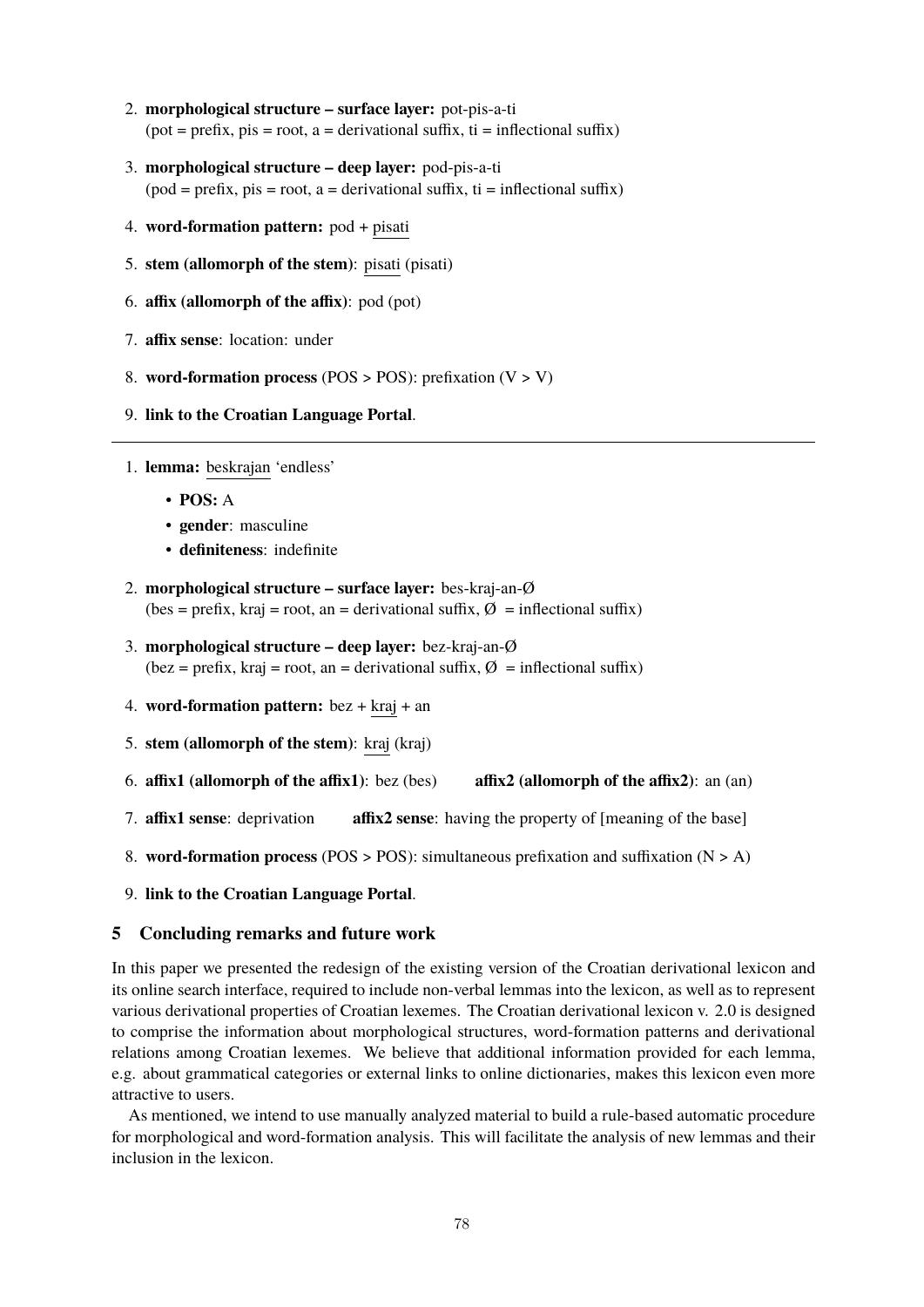#### **References**

<span id="page-8-16"></span>Mark Aronoff and Kristen Fudeman. 2011. *What is Morphology. Second Edition*. Wiley-Blackwell, Chichester.

- <span id="page-8-11"></span>Stjepan Babić. 2002. *Tvorba riječi u hrvatskome književnome jeziku*. Hrvatska akademija znanosti i umjetnosti : Globus, Zagreb.
- <span id="page-8-6"></span>Elnaz Shafaei Bajestan, Diego Frassinelli, Gabriella Lapesa, and Sebastian Padó. 2017. DErivCelex: Development and Evaluation of a German Derivational Morphology Lexicon based on CELEX. In *Proceedings of the Workshop on Resources and Tools for Derivational Morphology (DeriMo)*. EDUCatt, Milano, pages 117–127.
- <span id="page-8-18"></span>Eugenija Barić, Mijo Lončarić, Dragica Malić, Slavko Pavešić, Mirko Peti, Vesna Zečević, and Marija Znika. 1995. *Hrvatska gramatika*. Školska knjiga, Zagreb.
- <span id="page-8-12"></span>Matea Filko and Krešimir Šojat. 2017. Expansion of the Derivational Database for Croatian. In Eleonora Litta and Marco Passarotti, editors, *Proceedings of the Workshop on Resources and Tools for Derivational Morphology (DeriMo)*. EDUCatt, Milan, pages 27–37.
- <span id="page-8-0"></span>Nizar Habash and Bonnie Dorr. 2003. A categorial variation database for English. In *Proceedings of NAACL-HLT*. AL, Edmonton, pages 17–23.
- <span id="page-8-1"></span>Nabil Hathout and Fiammetta Namer. 2014. Démonette, a French derivational morpho-semantic network. *Linguistic Issues in Language Technology* 11(5):125–168.
- <span id="page-8-13"></span>Adrienne Lehrer. 2003. Polysemy in derivational affixes. In Todd Z. Herman V. Nerlich, B. and D. D. Clarke, editors, *Polysemy. Flexible Patterns of Meaning in Mind and Language*, De Gruyter Mouton, New York, pages 218–232.
- <span id="page-8-14"></span>Rochelle Lieber. 2004. *Morphology and lexical semantics*. Cambridge University Press, New York.
- <span id="page-8-15"></span>Rochelle Lieber. 2009. *Introducing Morphology*. Cambridge University Press, New York.
- <span id="page-8-4"></span>Eleonora Litta, Marco Passarotti, and Chris Culy. 2016. Formatio formosa est. Building a Word Formation Lexicon for Latin. In *Proceedings of the Third Italian Conference on Computational Linguistics (CLiC-it 2016)*. aAccademia University Press, Napoli, pages 185–189.
- <span id="page-8-8"></span>Nikola Ljubešić and Filip Klubička. 2014. {bs,hr,sr}WaC - Web corpora of Bosnian, Croatian and Serbian. In *Proceedings of the 9th Web as Corpus Workshop (WaC-9)*. Association for Computational Linguistics, Gothenburg, pages 29–35.
- <span id="page-8-9"></span>Ivan Marković. 2012. *Uvod u jezičnu morfologiju*. Number 6 in Biblioteka Thesaurus. Disput, Zagreb. OCLC: 815718585.
- <span id="page-8-19"></span>Ivan Marković. 2013. O najvećim (i) mogućim hrvatskim riječima. In Stjepan Blažetin, editor, *XI. međunarodni kroatistički znanstveni skup*, Znanstveni zaovd Hrvata u Mađarskoj, Zagreb, pages 43–58.
- <span id="page-8-10"></span>Milan Moguš, Maja Bratanić, and Marko Tadić. 1999. *Hrvatski čestotni rječnik*. Školska knjiga : Zavod za lingvistiku Filozofskoga fakulteta, Zagreb.
- <span id="page-8-2"></span>Karel Pala and Pavel Šmerk. 2015. [Derivancze — Derivational Analyzer of Czech.](https://doi.org/10.1007/978-3-319-24033-6_58) In Pavel Král and Václav Matoušek, editors, *Text, Speech, and Dialogue: 18th International Conference, TSD 2015*. Springer, Berlin: Heidelberg, pages 515–523. [https://doi.org/10.1007/978-3-319-24033-6](https://doi.org/10.1007/978-3-319-24033-6_58)<sub>5</sub>8.
- <span id="page-8-3"></span>Marco Passarotti and Francesco Mambrini. 2012. First Steps towards the Semi-automatic Development of a Wordformation-based Lexicon of Latin. In Nicoletta Calzolari et al., editor, *Proceedings of the Eighth International Conference on Language Resources and Evaluation*. ELRA, Istanbul, pages 852–859.
- <span id="page-8-17"></span>Josip Silić and Ivo Pranjković. 2005. *Gramatika hrvatskoga jezika: za gimnazije i visoka učilišta*. Školska knj, Zagreb. OCLC: ocm70847560.
- <span id="page-8-7"></span>Marko Tadić. 2009. New version of the Croatian National Corpus. In Dana Hlaváčková, Aleš Horák, Klara Osolsobě, and Pavel Rychlý, editors, *After Half a Century of Slavonic Natural Language Processing*, Masaryk University, Brno, pages 199–205.
- <span id="page-8-5"></span>Luigi Talamo, Chiara Celata, and Pier Marco Bertinetto. 2016. [DerIvaTario: An annotated lexicon of Italian](https://doi.org/https://doi.org/10.3366/word.2016.0087) [derivatives.](https://doi.org/https://doi.org/10.3366/word.2016.0087) *Word Structure* 9(1):72–102. [https://doi.org/https://doi.org/10.3366/word.2016.0087.](https://doi.org/https://doi.org/10.3366/word.2016.0087)